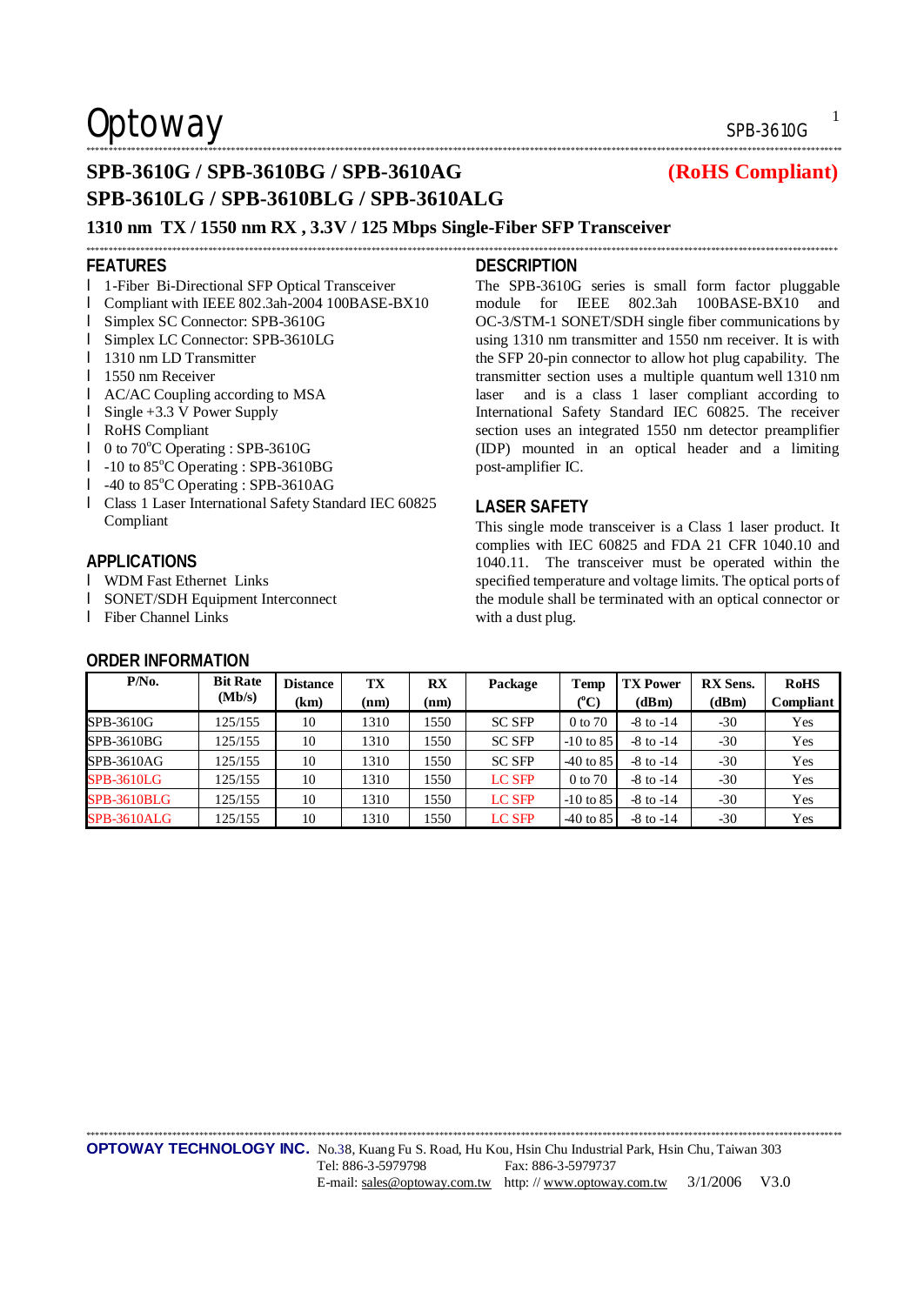\*\*\*\*\*\*\*\*\*\*\*\*\*\*\*\*\*\*\*\*\*\*\*\*\*\*\*\*\*\*\*\*\*\*\*\*\*\*\*\*\*\*\*\*\*\*\*\*\*\*\*\*\*\*\*\*\*\*\*\*\*\*\*\*\*\*\*\*\*\*\*\*\*\*\*\*\*\*\*\*\*\*\*\*\*\*\*\*\*\*\*\*\*\*\*\*\*\*\*\*\*\*\*\*\*\*\*\*\*\*\*\*\*\*\*\*\*\*\*\*\*\*\*\*\*\*\*\*\*\*\*\*\*\*\*\*\*\*\*\*\*\*\*\*\*\*\*\*\*\*\*\*\*\*\*\*\*\*\*\*\*\*\*\*\*

**Absolute Maximum Ratings** 

| <b>AUSULULE MAXIMUMI NAUMES</b>   |               |            |            |              |              |  |  |
|-----------------------------------|---------------|------------|------------|--------------|--------------|--|--|
| <b>Parameter</b>                  | <b>Symbol</b> | Min        | <b>Max</b> | <b>Units</b> | <b>Notes</b> |  |  |
| <b>Storage Temperature</b>        | Tstg          | $-40$      | 85         | $\rm ^{o}C$  |              |  |  |
| <b>Operating Case Temperature</b> | Topr          |            | 70         | $^{\circ}C$  | SPB-3610G    |  |  |
|                                   |               | $-10$      | 85         |              | SPB-3610BG   |  |  |
|                                   |               | $-40$      | 85         |              | SPB-3610AG   |  |  |
| <b>Power Supply Voltage</b>       | Vcc           |            | 3.6        |              |              |  |  |
| <b>Input Voltage</b>              | $---$         | <b>GND</b> | Vcc        |              |              |  |  |
| <b>Output Current</b>             | Iout          |            | 30         | mA           |              |  |  |

| <b>Recommended Operating Conditions</b> |                          |        |         |            |                                   |  |
|-----------------------------------------|--------------------------|--------|---------|------------|-----------------------------------|--|
| <b>Parameter</b>                        | Symbol                   | Min    | l'yp-   | <b>Max</b> | <b>Units / Notes</b>              |  |
| <b>Power Supply Voltage</b>             | Vcc                      | 3.1    | 3.3     | 3.5        |                                   |  |
| Power Supply Current                    | $\mathbf{I}_{CC(TX+RX)}$ |        | 200     | 300        | mA                                |  |
| <b>Operating Case Temperature</b>       | Topr                     | $_{0}$ |         | 70         | $\mathrm{^{\circ}C}$ / SPB-3610G  |  |
|                                         |                          | $-10$  |         | 85         | $\mathrm{^{\circ}C}$ / SPB-3610BG |  |
|                                         |                          | $-40$  |         | 85         | $^{\circ}$ C / SPB-3610AG         |  |
| Data Rate                               |                          |        | 125/155 | 200        | Mh/s                              |  |

| Transmitter Specifications ( $0^{\circ}$ C < Topr < 70 $^{\circ}$ C, 3.1V < Vcc < 3.5V) |                                                                  |          |       |           |              |                   |  |  |
|-----------------------------------------------------------------------------------------|------------------------------------------------------------------|----------|-------|-----------|--------------|-------------------|--|--|
| <b>Parameter</b>                                                                        | Symbol                                                           | Min      | Typ   | Max       | <b>Units</b> | <b>Notes</b>      |  |  |
| <b>Optical</b>                                                                          |                                                                  |          |       |           |              |                   |  |  |
| <b>Optical Transmit Power</b>                                                           | Po                                                               | $-14$    | $---$ | $-8$      | dBm          |                   |  |  |
| Output Center Wavelength                                                                | λ                                                                | 1260     |       | 1360      | nm           |                   |  |  |
| Output Spectrum Width                                                                   | Δλ                                                               |          | ---   | 5         | nm           | RMS $(\sigma)$    |  |  |
| <b>Extinction Ratio</b>                                                                 | $E_R$                                                            | 8.2      |       |           | dB           |                   |  |  |
| Output Eye                                                                              | Compliant with Bellcore GR-253-CORE and ITU recommendation G.957 |          |       |           |              |                   |  |  |
| <b>Optical Rise Time</b>                                                                | t,                                                               |          |       | 2         | ns           | 10% to 90% Values |  |  |
| <b>Optical Fall Time</b>                                                                | $t_{\rm f}$                                                      |          |       | 2         | ns           | 10% to 90% Values |  |  |
| <b>Relative Intensity Noise</b>                                                         | <b>RIN</b>                                                       |          |       | $-116$    | dB/Hz        |                   |  |  |
| <b>Total Jitter</b>                                                                     | TJ                                                               |          |       | 1.0       | ns           | $\overline{2}$    |  |  |
| <b>Electrical</b>                                                                       |                                                                  |          |       |           |              |                   |  |  |
| Data Input Current - Low                                                                | $I_{II}$                                                         | $-350$   |       |           | μA           |                   |  |  |
| Data Input Current - High                                                               | $I_{IH}$                                                         |          |       | 350       | μA           |                   |  |  |
| Differential Input Voltage                                                              | $V_{IH}$ - $V_{IL}$                                              | 0.5      |       | 2.4       | V            | Peak-to-Peak      |  |  |
| TX Disable Input Voltage - Low                                                          | $T_{\text{DIS, L}}$                                              | $\Omega$ |       | 0.5       | V            | 3                 |  |  |
| TX Disable Input Voltage - High                                                         | $T_{\rm DIS, H}$                                                 | 2.0      |       | Vcc       | V            | 3                 |  |  |
| TX Disable Assert Time                                                                  | <b>TASSERT</b>                                                   |          |       | 10        | μs           |                   |  |  |
| TX Disable Deassert Time                                                                | $T_{DEASSERT}$                                                   |          |       | 1         | ms           |                   |  |  |
| TX Fault Output Voltage -- Low                                                          | $T_{\text{FaultL}}$                                              | $\Omega$ |       | 0.5       | V            | 4                 |  |  |
| TX Fault Output Voltage -- High                                                         | $T_{\rm FaultH}$                                                 | 2.0      |       | $Vec+0.3$ | V            | 4                 |  |  |

Notes: 1. Output power is power coupled into a 9/125 μm single mode fiber.

2. Measured with a  $2^{23}$ -1 PRBS.

3. There is an internal 4.7K to 10K ohm pull-up resistor to VccTX.

4. Open collector compatible, 4.7K to 10K ohm pull-up to Vcc (Host Supply Voltage).

2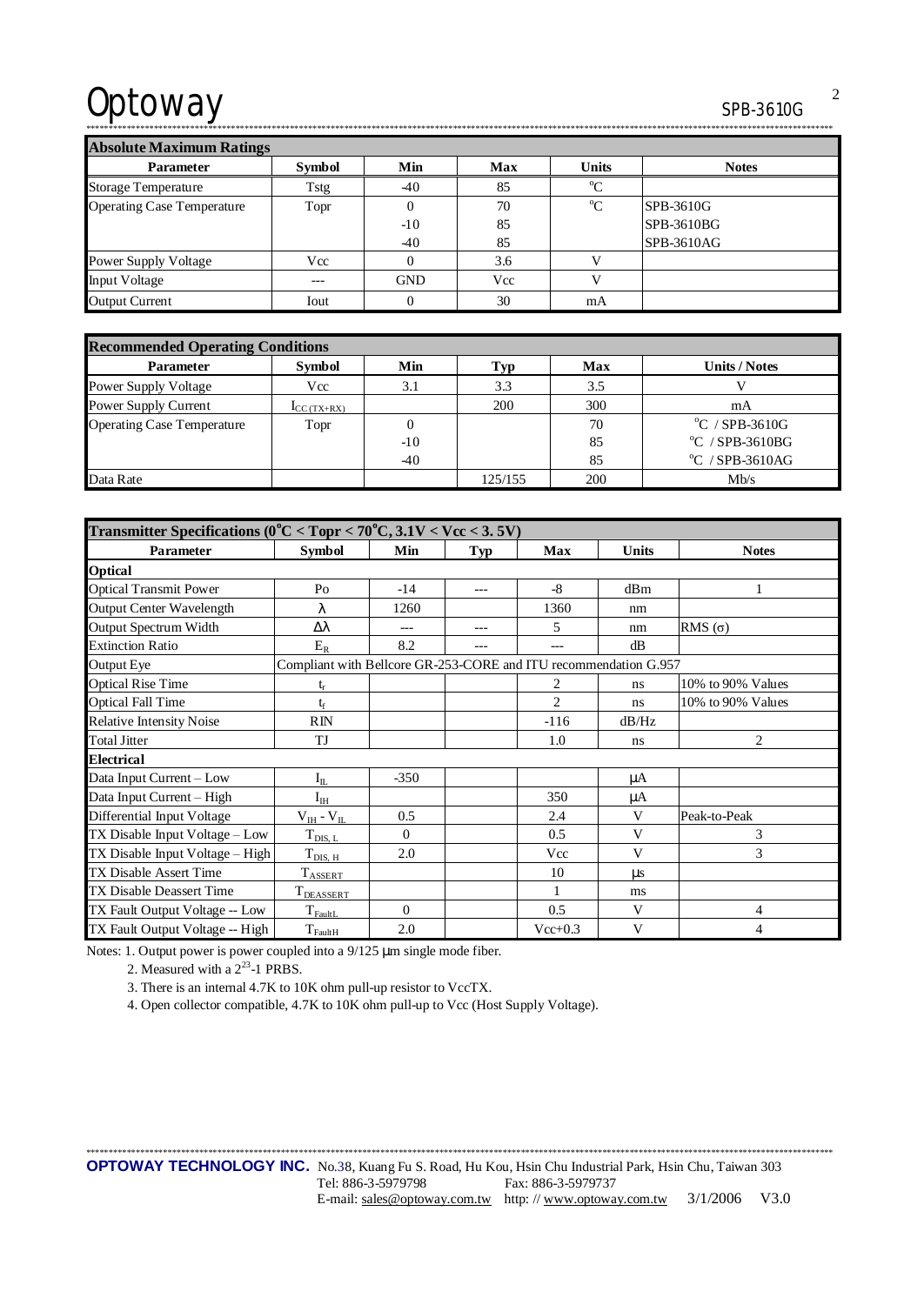| Receiver Specifications ( $0^{\circ}$ C < Topr < 70 $^{\circ}$ C, 3.1 V < Vcc < 3.5V) |                   |          |         |             |              |                         |  |
|---------------------------------------------------------------------------------------|-------------------|----------|---------|-------------|--------------|-------------------------|--|
| <b>Parameter</b>                                                                      | <b>Symbol</b>     | Min      | Typ     | Max         | <b>Units</b> | <b>Notes</b>            |  |
| <b>Optical</b>                                                                        |                   |          |         |             |              |                         |  |
| Sensitivity                                                                           | ---               | ---      | $- - -$ | $-30$       | dBm          | 5                       |  |
| Maximum Input Power                                                                   | Pin               | -8       | ---     | ---         | dBm          |                         |  |
| Signal Detect -- Asserted                                                             | Pa                |          |         | $-30$       | dBm          | Transition: low to high |  |
| Signal Detect -- Deasserted                                                           | Pd                | $-43$    | ---     | ---         | dBm          | Transition: high to low |  |
| Signal detect -- Hysteresis                                                           |                   | 1.0      |         |             | dB           |                         |  |
| Wavelength of Operation                                                               |                   | 1480     |         | 1580        | nm           | 6                       |  |
| <b>Optical Return Loss</b>                                                            | ORL               | 14       |         |             | dB           |                         |  |
| <b>Electrical</b>                                                                     |                   |          |         |             |              |                         |  |
| <b>Differential Output Voltage</b>                                                    | $V_{OH} - V_{OL}$ | 0.6      |         | 2.0         | V            |                         |  |
| Output LOS Voltage -- Low                                                             | $V_{OL}$          | $\Omega$ |         | 0.5         | V            | 7                       |  |
| Output LOS Voltage - High                                                             | $V_{OH}$          | 2.0      |         | $Vec{+}0.3$ | V            |                         |  |
| <b>Signal Detect Assert Time</b>                                                      | $AS_{MAX}$        |          |         | 100         | $\mu$ s      | OFF to ON               |  |
| <b>Signal Detect Deassert Time</b>                                                    | $ANS_{MAX}$       |          |         | 300         | $\mu$ s      | ON to OFF               |  |

Notes: 5. Minimum sensitivity and saturation levels at BER 1E-12 for a  $2^7$ -1 PRBS.

6. At least 30 dB optical isolation for the wavelength 1260 to 1360 nm.

7. Open collector compatible, 4.7K to 10K ohm pull-up to Vcc (Host Supply Voltage).

### **RECOMMENDED CIRCUIT SCHEMATIC**



\*\*\*\*\*\*\*\*\*\*\*\*\*\*\*\*\*\*\*\*\*\*\*\*\*\*\*\*\*\*\*\*\*\*\*\*\*\*\*\*\*\*\*\*\*\*\*\*\*\*\*\*\*\*\*\*\*\*\*\*\*\*\*\*\*\*\*\*\*\*\*\*\*\*\*\*\*\*\*\*\*\*\*\*\*\*\*\*\*\*\*\*\*\*\*\*\*\*\*\*\*\*\*\*\*\*\*\*\*\*\*\*\*\*\*\*\*\*\*\*\*\*\*\*\*\*\*\*\*\*\*\*\*\*\*\*\*\*\*\*\*\*\*\*\*\*\*\*\*\*\*\*\*\*\*\*\*\*\*\*\*\*\*\*\* **OPTOWAY TECHNOLOGY INC.** No.38, Kuang Fu S. Road, Hu Kou, Hsin Chu Industrial Park, Hsin Chu, Taiwan 303 Tel: 886-3-5979798 Fax: 886-3-5979737 E-mail: [sales@optoway.com.tw](mailto:sales@optoway.com.tw) http: // [www.optoway.com.tw](http://www.optoway.com.tw) 3/1/2006 V3.0

3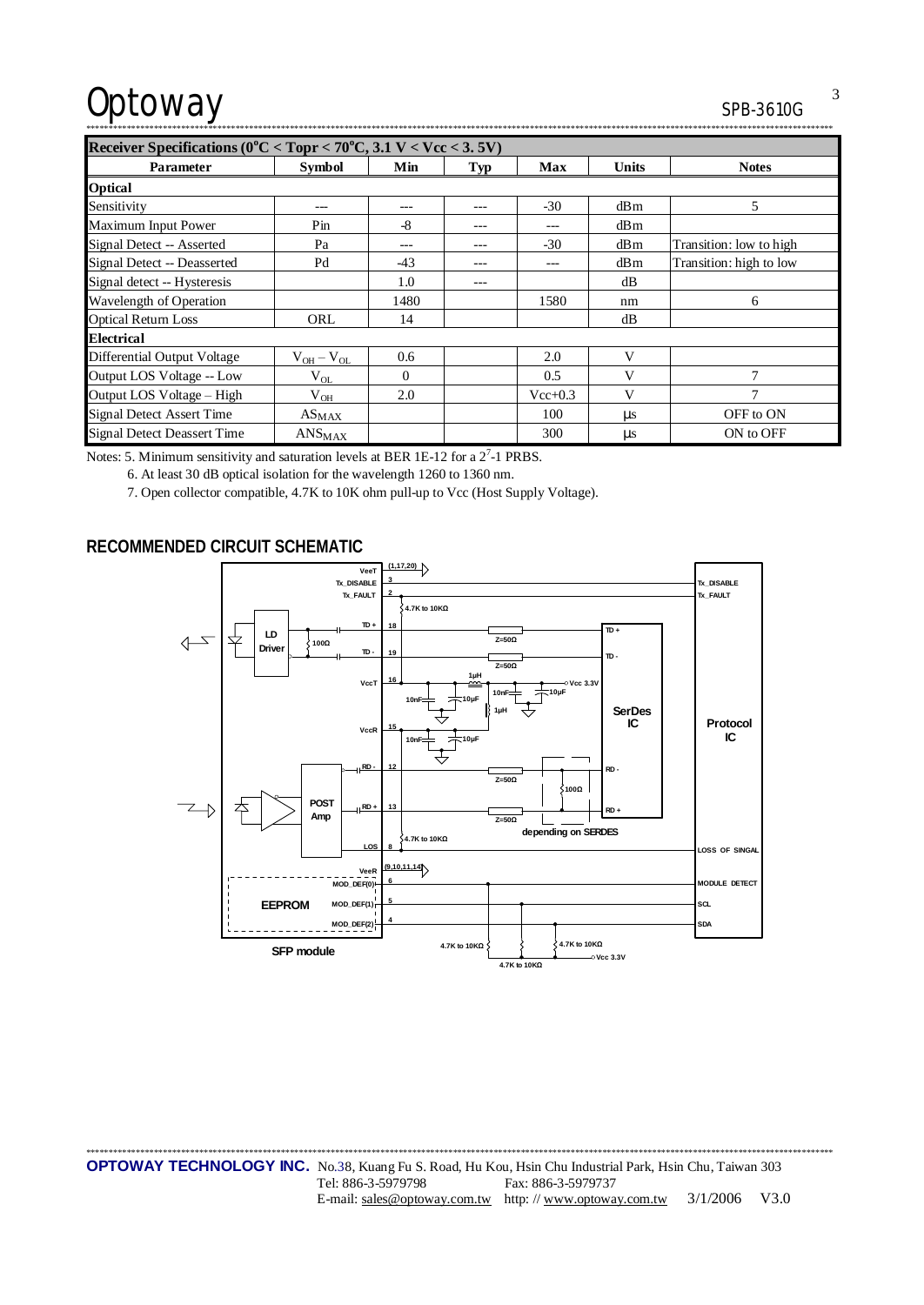## Optoway

SPB-3610G

## **CONNECTION DIAGRAM**



| <b>PIN</b> | <b>Signal Name</b> | Description                           | <b>PIN</b> | <b>Signal Name</b>  | <b>Description</b>                 |
|------------|--------------------|---------------------------------------|------------|---------------------|------------------------------------|
|            | TX GND             | <b>Transmitter Ground</b>             | 11         | <b>RX GND</b>       | Receiver Ground                    |
| 2          | TX Fault           | <b>Transmitter Fault Indication</b>   | 12         | <b>RX DATA OUT-</b> | Inverse Receiver Data Out          |
| 3          | TX Disable         | Transmitter Disable (Module disables  | 13         | RX DATA OUT+        | Receiver Data Out                  |
|            |                    | on high or open)                      |            |                     |                                    |
| 4          | MOD-DFE2           | Modulation Definition $2 - Two wires$ | 14         | <b>RX GND</b>       | Receiver Ground                    |
|            |                    | serial ID Interface                   |            |                     |                                    |
| 5          | MOD-DEF1           | Modulation Definition 1 – Two wires   | 15         | Vcc RX              | Receiver Power $-3.3V \pm 5\%$     |
|            |                    | serial ID Interface                   |            |                     |                                    |
| 6          | MOD-DEF0           | Modulation Definition $0 -$ Ground in | 16         | Vcc TX              | Transmitter Power - $3.3V \pm 5\%$ |
|            |                    | Module                                |            |                     |                                    |
|            | N/C                | <b>Not Connected</b>                  | 17         | TX GND              | <b>Transmitter Ground</b>          |
| 8          | LOS                | Loss of Signal                        | 18         | TX DATA IN+         | Transmitter Data In                |
| 9          | <b>RX GND</b>      | Receiver Ground                       | 19         | TX DATA IN-         | Inverse Transmitter Data In        |
| 10         | <b>RX GND</b>      | Receiver Ground                       | 20         | TX GND              | <b>Transmitter Ground</b>          |

### **Module Definition**

| Module Definition | MOD-DEF2 | MOD-DEF1         | MOD-DEF0         | Interpretation by Host   |  |
|-------------------|----------|------------------|------------------|--------------------------|--|
|                   | PIN 4    | PIN <sub>5</sub> | PIN <sub>6</sub> |                          |  |
|                   | SDA      | SCL              | LV-TTL Low       | Serial module definition |  |
|                   |          |                  |                  | protocol                 |  |

Module Definition 4 specifies a serial definition protocol. For this definition, upon power up, MOD-DEF(1:2) appear as no connector (NC) and MOD-DEF(0) is TTL LOW. When the host system detects this condition, it activates the serial protocol. The protocol uses the 2-wire serial CMOS E<sup>2</sup>PROM protocol of the ATMEL AT24C01A/02/04 family of components.

OPTOWAY TECHNOLOGY INC. No.38, Kuang Fu S. Road, Hu Kou, Hsin Chu Industrial Park, Hsin Chu, Taiwan 303 Tel: 886-3-5979798 Fax: 886-3-5979737 3/1/2006 V3.0 E-mail: sales@optoway.com.tw http://www.optoway.com.tw

 $\overline{4}$